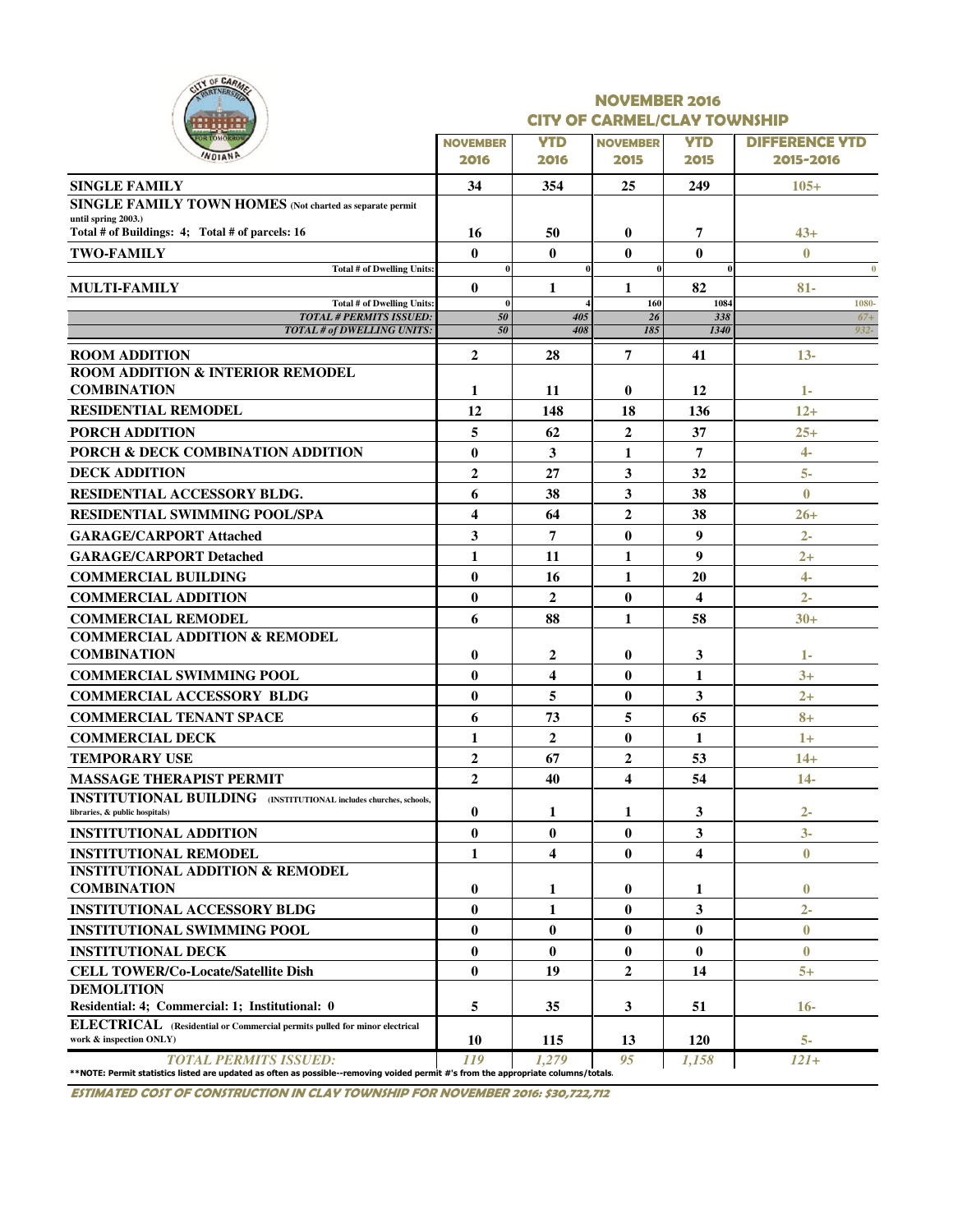# D.O.C.S. BUILDING & SIGN ACTIVITY NOVEMBER 2016

COMMERCIAL, INSTITUTIONAL, & MULTI-FAMILY - NEW STRUCTURES, ACCESSORY BUILDINGS, ADDITIONS, TENANT FINISHES, REMODELS, POOLS, DECKS (Institutional includes churches, schools & libraries)

Type of Construction \_\_\_ \_\_\_\_\_\_\_\_\_\_\_\_Total Permits Issued

# PERMITS ISSUED

COMMERCIAL DECK ADDITION:.….……..….………………………………………..…………….……...………………......1

# COMMERCIAL TENANT FINISH / REMODEL:………………………………………..…………….……...………………….12

 $\bullet$  McGivney Health Care Ramp, 2907 E. 136th St.

- Domino's Pizza, 1441 S. Guilford Ave. #110
- Matt the Miller's, 710 S. Rangeline Rd.
- Delta Faucet, 55 E. 111<sup>th</sup> St.
- $\bullet$  Arrow Electronics, 3077 E. 98th St. #210
- Horton Inc, 201 W. Carmel Dr.
- **IMPA Headquarters Generator, 11610 N. College Ave.**
- Midwest Bankers Mortgage Services, 9745 Randall Dr.
- St. Vincent Carmel Internal Medicine, 13420 N. Meridian St. #240
- **Springhill Suites, 11855 N. Meridian St.**
- Eighteen Eight Fine Mens Salon, 14550 Clay Terrace Blvd. #155
- Liberty Mutual, 310 E. 96th St. 1st Floor
- Blanton Hufford & Associates, 645 W. Carmel Dr. #190

# INSTITUTIONAL REMODEL:………..….………………………………………..…………….…………....……….…………....1

**. Our Lady of Mount Carmel, 14598 Oak Ridge Rd.**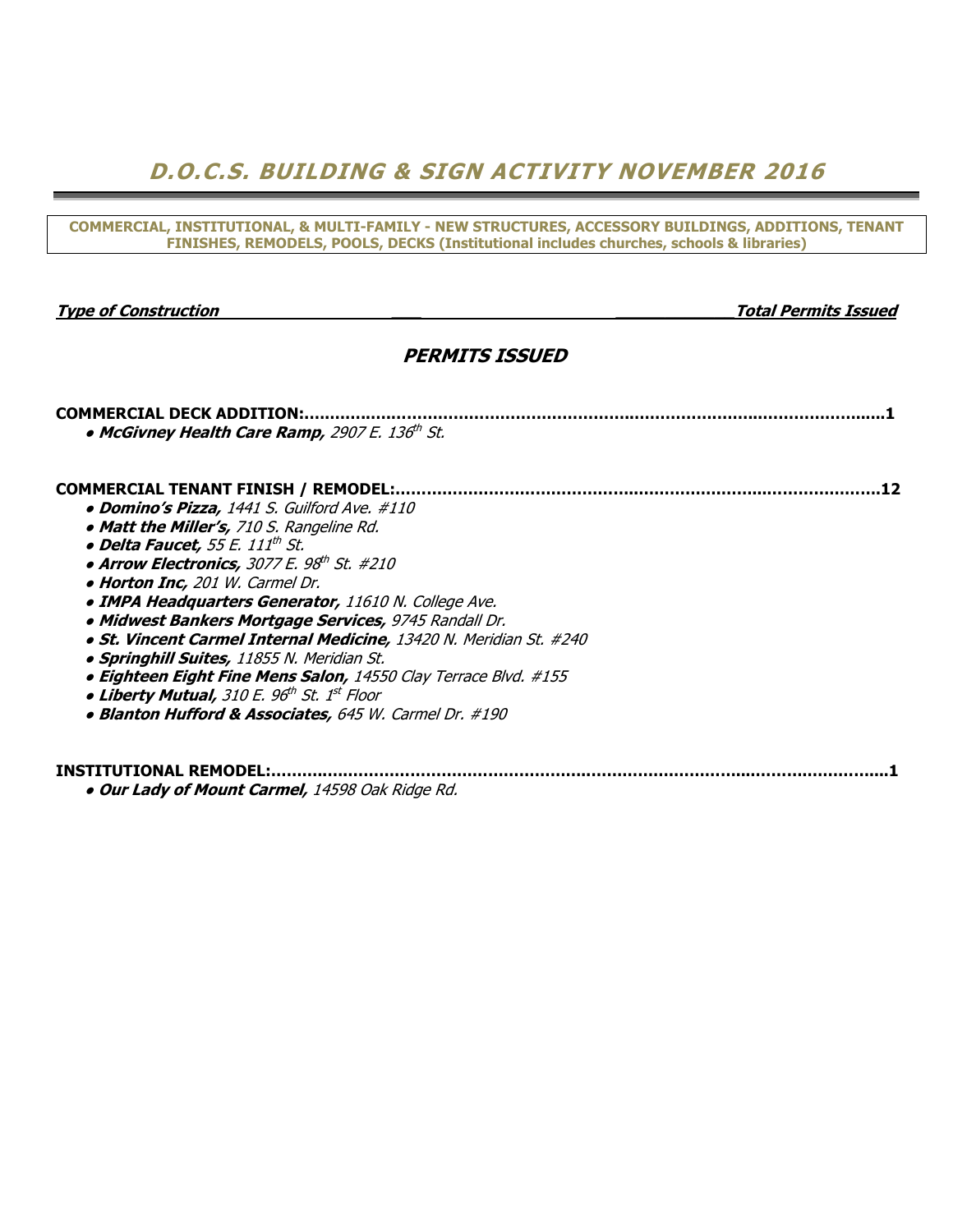# COMMERCIAL CERTIFICATES OF OCCUPANCY ISSUED

| <b>COMMERCIAL NEW STRUCTURE:</b><br>· Firebirds Restaurant, 9611 N. Meridian St.<br>• Children's Learning Adventure, 760 E. 116 <sup>th</sup> St. |  |
|---------------------------------------------------------------------------------------------------------------------------------------------------|--|
| <b>COMMERCIAL TENANT FINISH / REMODEL:</b>                                                                                                        |  |
| • Liberty Mutual Insurance, 11611 N. Meridian St. #105                                                                                            |  |
| · Dr. Alex Balabon, 200 Medical Dr. Suite A                                                                                                       |  |
| • Densborn Blachly, 500 E. $96^{\text{th}}$ St. #150                                                                                              |  |
| • Flagship Credit, 11595 N. Meridian St. #505                                                                                                     |  |
| • Adesa, 12726 Hamilton Crossing Blvd. #2726                                                                                                      |  |
| . Los Arroyos Mexican Restaurant, 11503 Springmill Rd. #100                                                                                       |  |
| • Hollingsworth & Zivitz, 11555 N. Meridian St. #530                                                                                              |  |
| • Convivio Italian Restaurant, 11505 Springmill Rd. #300                                                                                          |  |
| • Great Clips, 11503 Springmill Rd. #600                                                                                                          |  |
| • Bank of America Merrill Lynch, 510 E. 96th St. #250                                                                                             |  |
| • Pearson Ford, 10650 N. Michigan Rd.                                                                                                             |  |
| <b>COMMERCIAL TENANT FINISH / REMODEL:</b>                                                                                                        |  |
| • Carmel Lakeside Office Building, 645 & 655 W. Carmel Dr.                                                                                        |  |

# D.O.C.S. BUILDING & SIGN ACTIVITY NOVEMBER 2016

|                                                                                                                                                                                                                                                                                        | <b>NOV 2016</b> | <b>NOV 2015</b> |
|----------------------------------------------------------------------------------------------------------------------------------------------------------------------------------------------------------------------------------------------------------------------------------------|-----------------|-----------------|
| <b>TOTAL PERMITS ISSUED:</b> (EXCLUDING Water, Sewer, and Sign Permits)                                                                                                                                                                                                                | 119             | 95              |
| <b>TOTAL WATER &amp; SEWER PERMITS:</b>                                                                                                                                                                                                                                                | 44              | 24              |
| <b>TOTAL SIGN PERMITS:</b> (May not include signs approved for/with the issuance/guidelines of a Temporary Use permit)                                                                                                                                                                 | 20              | 24              |
| <b>BUILDING INSPECTIONS PERFORMED:</b>                                                                                                                                                                                                                                                 | 558             | 465             |
| (The # includes inspections by Urban Forestry; but does not include Carmel Fire Dept. or Code Enforcement inspections)<br><b>BUILDING PLAN REVIEWS:</b><br>(As of Feb. 2008: This # includes inspections plan reviews completed by the Building & Code staff for various permit types) | 107             | 78              |
| <b>PUBLIC REQUEST FOR INFORMATION (RFI):</b>                                                                                                                                                                                                                                           | 27              | 32              |

# D.O.C.S. NEWS AND NOTES NOVEMBER 2016

● Mike Hollibaugh, Daren Mindham, Adrienne Keeling, David Littlejohn, Rachel Keesling, and Alexia Lopez attended a field study November 18-19 in Franklin, Tennessee.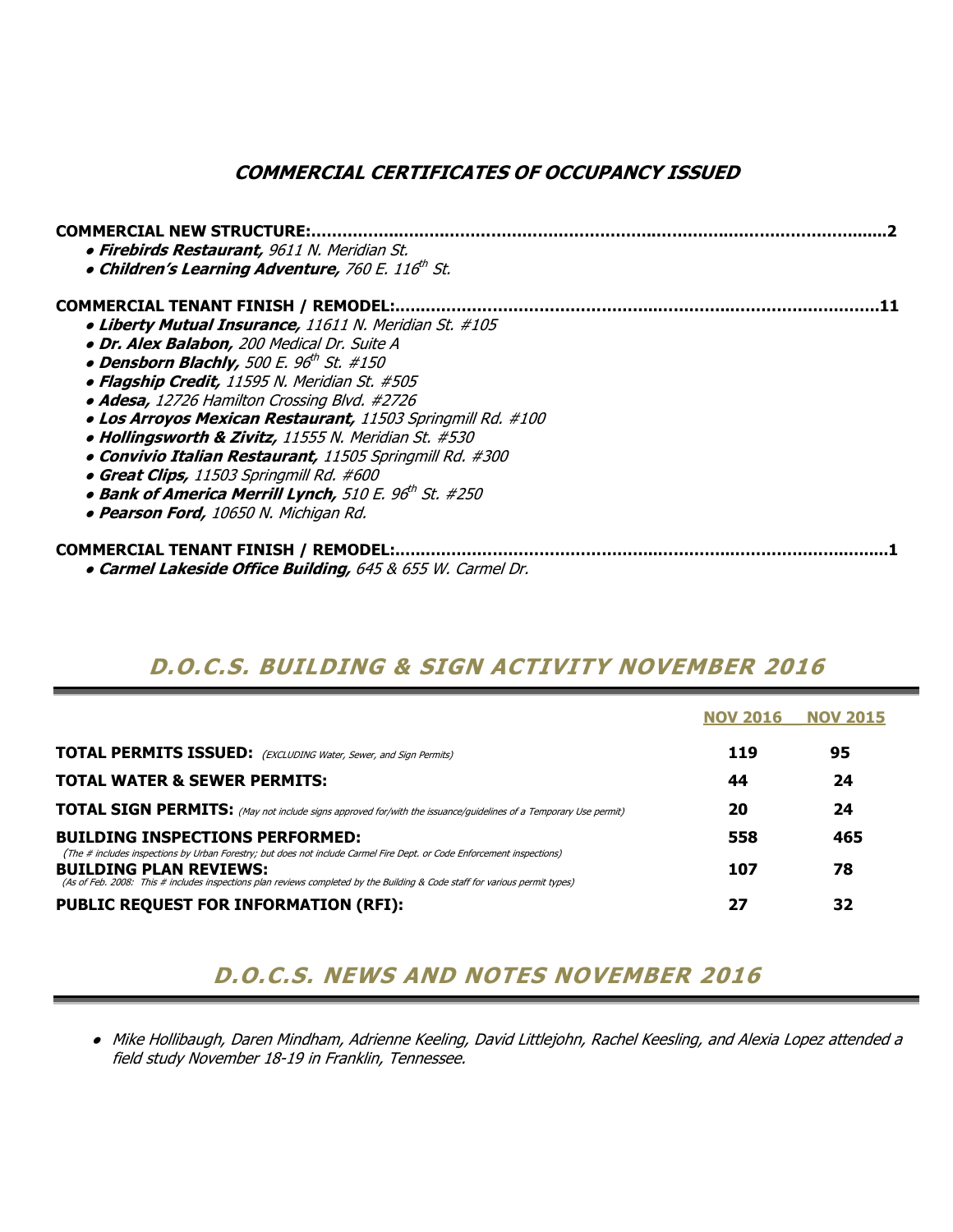# D.O.C.S. CODE ENFORCEMENT ACTIVITY NOVEMBER 2016

### CODE ENFORCEMENT TASK REPORT SUMMARY FOR NOVEMBER 2016

| <b>COMPLAINTS RECEIVED</b> | <b>TOTAL:</b> | <b>INSPECTION STATISTICS</b> | <b>TOTAL:</b> |
|----------------------------|---------------|------------------------------|---------------|
| <b>FMAIL</b>               |               | <b>NEW CASES</b>             | 27            |
| "MY CARMEL" APP            |               | INITIAL INSPECTIONS          | 20            |
| <b>PHONE</b>               |               | <b>ABATEMENT</b>             |               |
| REFERRAL                   |               | INITIAL VIOLATION NOTICE     | 25            |
| <b>STAFF</b>               |               | RE-INSPECTIONS               | 77            |
| WALK-IN                    |               | <b>CLOSED CASES</b>          | 54            |

### CODE ENFORCEMENT MONTHLY REPORT FOR NOVEMBER 2016

| <b>TYPE OF COMPLAINT/VIOLATION</b> |   | NEW CASES TYPE OF COMPLAINT/VIOLATION | <b>NEW CASES</b> |
|------------------------------------|---|---------------------------------------|------------------|
| <b>BUILDING CODE VIOLATIONS</b>    | 0 | PROPERTY MAINTENANCE                  | 8                |
| <b>COMMERCIAL VEHICLE</b>          | 0 | RECREATIONAL VEHICLE                  |                  |
| <b>DUMPSTER</b>                    |   | RIGHT-OF-WAY OBSTRUCTION              |                  |
| <b>FARM ANIMALS</b>                | 0 | <b>SIDEWALK</b>                       | 0                |
| <b>FENCE VIOLATION</b>             | 0 | <b>SIGNS</b>                          | 107              |
| <b>GRASS OR WEEDS</b>              |   | <b>TRASH/DEBRIS</b>                   |                  |
| <b>HOME OCCUPATION</b>             |   | UNSAFE BUILDING                       | 0                |
| NOISE REGULATIONS                  | 0 | VEHICLE ON DISPLAY, ON LAWN OR JUNK   |                  |
| OPEN AND ABANDONED                 |   | ZONING USE VIOLATIONS                 |                  |
| <b>OUTDOOR STORAGE</b>             | 0 | <b>OTHER</b>                          | 0                |
| PARKING IN LAWN/GREENBELT          |   | <b>TOTAL</b>                          | 133              |

#### FORECLOSURE MONITORING SUMMARY FOR NOVEMBER 2016

| <b>INSPECTION STATISTICS</b> | <b>TOTAL:</b> |
|------------------------------|---------------|
| NEW CASES                    |               |
| INITIAL INSPECTIONS          | 0             |
| ABATEMENT                    | N             |
| INITIAL VIOLATION NOTICE     |               |
| <b>RE-INSPECTIONS</b>        | 59            |
| <b>CLOSED CASES</b>          |               |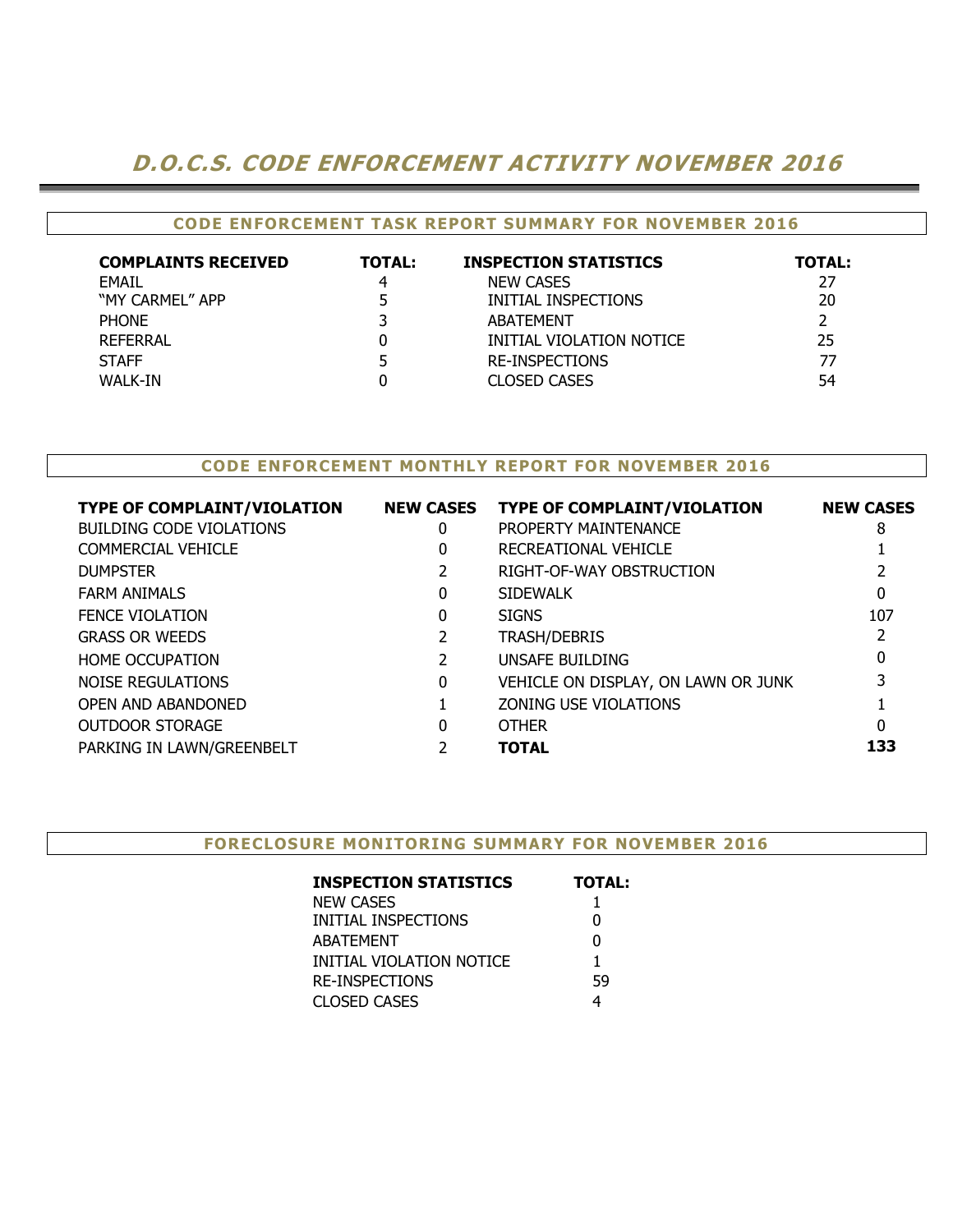### DEPARTMENT OF COMMUNITY SERVICES INCOME REPORT NOVEMBER 1-30, 2016



| <b>TRANSACTION TYPE:</b>                                                                                                                                                       | <b>TRANSACTIONS:</b> | <b>TRANSACTIONS:</b>               |
|--------------------------------------------------------------------------------------------------------------------------------------------------------------------------------|----------------------|------------------------------------|
| <b>BUILDING PERMITS:</b> [Building permits includes the fee for full Certificate of Occupancy (C/O) or Substantial<br>Completion (C.S.C.) that will be issued, when required.] | 100                  | \$<br>130,149.92                   |
| <b>DEMOLITION PERMITS:</b>                                                                                                                                                     | 4                    | \$<br>1,083.00                     |
| <b>ELECTRICAL PERMITS:</b> (Separate electrical/meter inspections-no other work being done.)                                                                                   | 6                    | \$<br>631.00                       |
| <b>LATE FEES:</b>                                                                                                                                                              | 0                    | \$                                 |
| <b>MASSAGE THERAPIST PERMITS/RENEWALS:</b>                                                                                                                                     | 2                    | \$<br>40.00                        |
| RE-INSPECTION, ADDITIONAL INSPECTION, AND/OR TEMPORARY C/O /<br>C.S.C. FEES:                                                                                                   | 36                   | \$<br>6,030.00                     |
| PLAN AMENDMENT: (COMMERCIAL/INSTITUTIONAL)                                                                                                                                     | 3                    | \$<br>1,005.00                     |
| PLAN AMENDMENT: (RESIDENTIAL)                                                                                                                                                  | 2                    | \$<br>195.02                       |
| <b>SPECIAL EVENT PERMITS:</b>                                                                                                                                                  | 1                    | \$<br>167.00                       |
| TEMPORARY USE PERMITS/EXTENSIONS:                                                                                                                                              | 1                    | \$<br>99.00                        |
| <b>ABATEMENT:</b>                                                                                                                                                              | 0                    | \$                                 |
| <b>ADLS: (Applications)</b>                                                                                                                                                    | 2                    | \$<br>2,028.00                     |
| <b>ADLS AMENDMENTS:</b>                                                                                                                                                        | 0                    | \$                                 |
| <b>COMMITMENT AMENDMENTS:</b>                                                                                                                                                  | 0                    | \$                                 |
| <b>DEVELOPMENT PLAN:</b>                                                                                                                                                       | 2                    | \$<br>2,959.30                     |
| <b>DEVELOPMENT PLAN AMENDMENTS:</b>                                                                                                                                            | 0                    | \$                                 |
| <b>HPR REVIEWS:</b>                                                                                                                                                            | 0                    | \$                                 |
| <b>ORDINANCE AMENDMENT APPLICATIONS:</b>                                                                                                                                       | 0                    | \$<br>$\qquad \qquad \blacksquare$ |
| <b>PLAT VACATIONS:</b>                                                                                                                                                         | 0                    | \$                                 |
| <b>PRIMARY PLATS:</b>                                                                                                                                                          | 0                    | \$                                 |
| <b>PRIMARY PLAT AMENDMENTS:</b>                                                                                                                                                | 0                    | \$<br>$\overline{\phantom{0}}$     |
| <b>PUD ORDINANCES:</b>                                                                                                                                                         | 0                    | \$                                 |
| <b>REZONE:</b>                                                                                                                                                                 | 0                    | \$                                 |
| <b>SDR SITE PLAN REVIEWS:</b>                                                                                                                                                  | 1                    | \$<br>163.00                       |
| <b>SECONDARY PLATS / REPLATS:</b>                                                                                                                                              | 0                    | \$                                 |
| <b>SUBDIVISION WAIVERS:</b>                                                                                                                                                    | 0                    | \$                                 |
| <b>ZONING WAIVER:</b>                                                                                                                                                          | 0                    | \$                                 |
| <b>TAC ONLY APPLICATIONS:</b>                                                                                                                                                  | 1                    | \$<br>335.00                       |
| <b>COMMITMENT AMENDMENT:</b>                                                                                                                                                   | 0                    | \$                                 |
| DEVELOPMENT STANDARDS VARIANCES:                                                                                                                                               | 2                    | \$<br>2,712.00                     |
| <b>HEARING OFFICER REVIEWS:</b>                                                                                                                                                | 2                    | \$<br>1,511.00                     |
| <b>SPECIAL EXCEPTION VARIANCE:</b>                                                                                                                                             | 0                    | \$<br>$\overline{\phantom{a}}$     |
| <b>SPECIAL USES: (Inlcudes Special Use Amendments)</b>                                                                                                                         | 0                    | \$<br>$\qquad \qquad \blacksquare$ |
| <b>USE VARIANCES:</b>                                                                                                                                                          | 0                    | \$                                 |
| <b>SIGN PERMITS:</b>                                                                                                                                                           | 9                    | \$<br>3,998.87                     |
| <b>ADMINISTRATIVE APPROVALS:</b>                                                                                                                                               | 0                    | \$                                 |
| <b>APPEALS:</b>                                                                                                                                                                | 0                    | \$                                 |
| MISC.: (COPIES/MAPS/DUPLICATE PLARCARDS/ETC)                                                                                                                                   | 4                    | \$<br>74.00                        |
| <b>ZONING DETAILS/LETTER:</b>                                                                                                                                                  | 1                    | \$<br>495.00                       |
| <b>PARK &amp; RECREATION IMPACT FEE: (PRIF)</b>                                                                                                                                | 51                   | \$<br>113,934.00                   |
| <b>TOTALS:</b>                                                                                                                                                                 |                      |                                    |
| <b>GENERAL FUND #101:</b>                                                                                                                                                      |                      | \$<br>153,676.11                   |
| <b>PRIF ACCOUNT # 106:</b>                                                                                                                                                     |                      | \$<br>113,934.00                   |
| <b>UTILITY FEES: (Sewer/Water permits)</b>                                                                                                                                     |                      | \$<br>152,527.00                   |
| <b>TOTAL DEPOSIT:</b>                                                                                                                                                          |                      | \$<br>420,137.11                   |
| Last Month's General Fund Deposit:                                                                                                                                             |                      | \$<br>238,896.43                   |
| <b>Last Month's Total Deposit:</b>                                                                                                                                             |                      | \$<br>433,836.43                   |

NOTE: Receipts were deposited for 19 business days this month.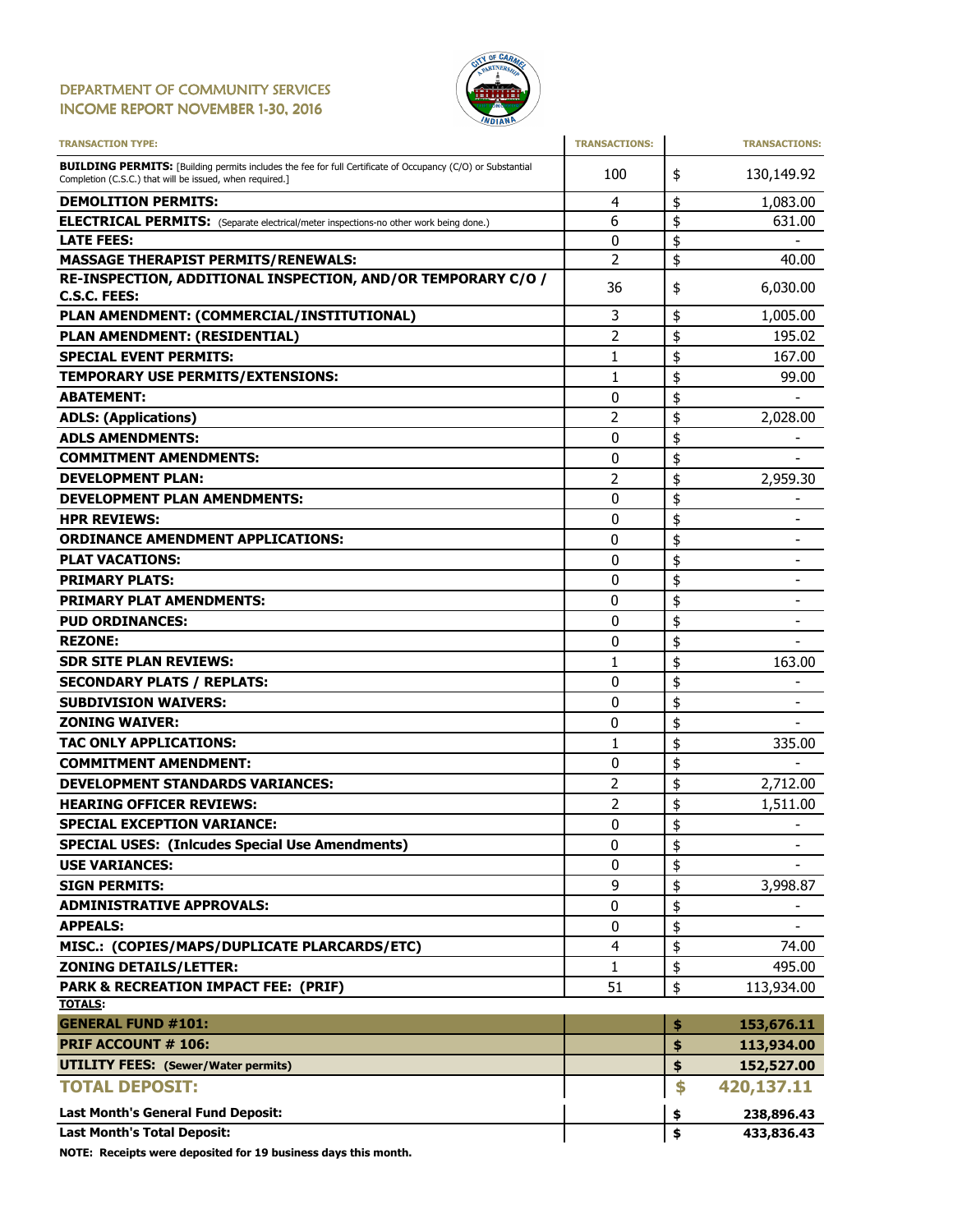| Date: 12/1/2016 |  |  |
|-----------------|--|--|
|-----------------|--|--|

| Issue<br>Date | Status | Permit<br>NO. | Subdiv Name                                      | <b>Property Address</b>           | Permit Type Description               | Estimated<br>Cost of<br>Construction | Sq Ft          | <b>Contractor Name</b>                          | <b>Contractor Address</b>       | Cont.City           | Cont.<br>State | Cont.<br>Cont.Phone<br>Zip          | Propety Owner (as listed<br>per applicant)   | Owner Adrs                     | Owner City          | Owner<br>State | Owner<br>Zip |
|---------------|--------|---------------|--------------------------------------------------|-----------------------------------|---------------------------------------|--------------------------------------|----------------|-------------------------------------------------|---------------------------------|---------------------|----------------|-------------------------------------|----------------------------------------------|--------------------------------|---------------------|----------------|--------------|
| 11/01/16      |        | 16090122      |                                                  | 441 S GUILFORD AVE #110           | COMMERCIAL REMODEL                    | \$200,000                            | 1.996          | <b>RANDY HACKETT SFV</b>                        | 255520 GRAND RIVER AVE          | EDFORD              |                | 18240<br>(248) 705-3025             | PSI ENERGY INC                               | 50 S TRYON ST DEC 41B          | CHARLOTTI           |                | 28202        |
|               |        | 16100075      | <b>DEERFIELD</b>                                 | 9610 DEERFIELD MALL               | RESIDENTIAL ATTACHED GARAGE OR CARPOR | \$90,000                             | 1,276          | <b>NILLIAM GORDON GROUP</b>                     | 2371 GLEBE ST                   | <b>ARMEL</b>        |                | 16032 (317) 361-3191                | FRUCHTE, JONATHON & MEGAN                    | 9610 DEERFIELD MALL            | CARMEL              |                | 46032        |
|               |        | 16100171      | LONGRIDGE ESTATES                                | 13741 FOSSIL DR                   | RESIDENTIAL DECK ADDITION             | \$20,000                             | 432            | <b>KENT JACKSON INC</b>                         | 8305 BEECHWOOD AVE              | <b>INDIANAPOLIS</b> |                | 46219 (317) 281-7280                | <b>BATEMAN, DANIEI</b>                       | 13741 FOSSIL DR                | CARMEL              |                | 46074        |
|               |        | 16100172      | <b>FOSTER GROVE</b>                              | 13121 BRIARWOOD TRCE              | RESIDENTIAL REMODEL                   | \$68,060                             | 500            | NDIANA KITCHEN COMPANY                          | 925 CONNER ST                   | <b>JOBLE SVILLE</b> |                | 46060 (317) 773-4000                | HARTSOCK, ANDREW                             | 3121 BRIARWOOD TRACE           | CARMEL              |                | 46033        |
|               |        | 16100173      | ABNEY GLEN                                       | 800 ABNEY POINT DR                | RESIDENTIAL PORCH ADDITION            | \$50,000                             | 324            | NDIANA KITCHEN COMPANY                          | 925 CONNER ST                   | <b>NOBLE SVILLE</b> |                | 16060<br>(317) 773-4000             | <b>BRADBURY, KOLLIN &amp; LYN</b>            | <b>8800 ABNEY POINT DR</b>     | <b>ZIONSVILLE</b>   |                | 46077        |
|               |        | 16100175      | NEDGEWOOD                                        | 776 WEDGEWOOD LN                  | RESIDENTIALACCESSORY STRUCTURE        | \$15,000                             | 256            | RUTLEDGE ENTERPRISES INC                        | 1454 S 150 W                    | REENFIELD           |                | 46140                               | HINDMAN, BRAD                                | 76 WEDGEWOOD LANE              | CARMEL              |                | 46033        |
|               |        | 16110002      | <b>MAYFLOWER PARK</b>                            | 4250 W 99 ST                      | ELECTRICAL PERMIT/INSPECTION          | \$0                                  | $\overline{0}$ | EOFF ELECTRICAL LLC                             | 120 CROSSROADS DR               | <b>HITELAND</b>     |                | 46184                               | HOOSIER ZERO THREE REALTY. LLC               | 4250 W 96TH ST                 | CARMEL              |                | 46032        |
| 11/02/16      |        | 16100082      | WOODLAND GOLF CLUB                               | 41 WOODLAND DR                    | <b>DEMOLITION</b>                     | \$0                                  | $\overline{0}$ | CASEY BERT RAM CONST RUCTION 5780 E 25TH STREET |                                 | NDIANAPOLIS         |                | 46218                               | PRIBLE, LARRY                                | 39 WOODLAND DR                 | CARMEL              |                | 46032        |
| 11/03/16      |        | 16100159      |                                                  | 710 RANGELINE RD S                | <b>COMMERCIAL REMODEL</b>             | \$10,000                             | 91             | <b>ACR COMPLETE CONTRACTOR</b><br><b>SERV</b>   | 10188 RIVERWOOD AVENUE          | NOBLE SVILLE        |                |                                     | 46062 (317) 773-7945 CARMEL CITY CENTER, LLC | 70 THIRD AVE SW                | CARMEL              |                | 46032        |
|               |        | 16100174      | 36 NORTHWOOD HILLS                               | 11812 WESTWOOD DR                 | RESIDENTIAL DETACHED GARAGE OR CARPOR | \$29,000                             | 500            | CENTENN AL CONSTRUCTION                         | 940 3RD AVE SW                  | CARMEL              |                | 46032 (317) 848-7634                | <b>GEORGE, DAVID</b>                         | 1812 WESTWOOD DR               | CARMEL              |                | 46033        |
|               |        | 16100186      |                                                  | 2085 HOOVER RD                    | RESIDENTIAL SINGLE FAMILY DWELLING    | \$4,000,000                          | 12,620         | CUSTOM WO ODWORKS, INC                          | 17440 WESTFIELD PARK DF         | WESTFIELD           |                | 16074 (317) 867-2929                | FOYT, ANTHONY & CASEY IRSAY FOYT H&          | 7001 W 56TH ST                 | INDIANAPOLIS        |                | 46254        |
|               |        | 16100187      | THE SANCTUARY AT 116TH STREET                    | 4526 COOL SPRINGS CT              | RESIDENTIAL REMODEI                   | \$6,000                              | 534            | <b>MCFARLAND, TREY</b>                          | <b>1526 COOL SPRINGS CT</b>     | <b>IONSVILLE</b>    |                | 6077                                | MCFARLAND, TREY                              | <b>1526 COOL SPRINGS CT</b>    | <b>ZIONSVILLE</b>   |                | 46077        |
|               |        | 16100192      | JACKSONS GRANT ON WILLIAMS CR                    | 1022 DOMINO DR                    | RESIDENTIAL SINGLE FAMILY DWELLING    | \$606,000                            | 6,524          | OREES PREMIER HOMES                             | 900 E 96TH ST                   | NDIANAPOLIS         |                | 46240 (317) 347-7300                | DREES PREMIER HOMES                          | 900 E 96TH ST                  | NDIANAPOLIS         |                | 46240        |
| 11/04/16      |        | 16100136      | MOFFITT FARM AT PRAIRIE VIEW                     | 5881 WILLIAM CONNER WAY           | RESIDENTIAL REMODEL                   | \$19,000                             | 200            | INFINITY CONSTRUCTION GROUP                     | PO BOX 39204                    | <b>INDIANAPOLIS</b> |                | 46239 (317) 445-7506                | SHEIKH, MASOOMA                              | 5881 WILLIAM CONNER WAY        | CARMEL              |                | 46033        |
|               |        | 16100166      |                                                  | 55 E 111 TH ST                    | COMMERCIAL TENANT FINISH              | \$425,500                            | 25,000         | CAPITOL CONSTRUCTION<br><b>SERVICES</b>         | 11051 VILLAGE SQUARE LN         | <b>ISHERS</b>       |                |                                     | 46038 (317) 574-5488 DELTA FAUCET COMPANY    | 55 111TH ST E                  | <b>INDIANAPOLIS</b> |                | 46280        |
|               |        | 16100182      | COTTAGES AT CARMEL                               | <b>454 CHIMNEY ROCK DR</b>        | RESIDENTIAL TOWNHOME                  | \$190,000                            | 3.063          | <b>HIGHLINEUS, LLC</b>                          | 11722 ALLISONVILLE RD., STE 207 | <b>ISHERS</b>       |                | 16038                               | HIGHLINEUS, LLC                              | 1722 ALLISONVILLE RD., STE 207 | <b>ISHERS</b>       |                | 46038        |
|               |        | 16100183      | COTTAGES AT CARMEL                               | 460 CHIMNEY ROCK DR               | RESIDENTIAL TOWNHOME                  | \$190,000                            | 3,024          | <b>I</b> IGHLINEUS, LLC                         | 11722 ALLISONVILLE RD., STE 207 | <b>ISHERS</b>       |                | 16038                               | HIGHLINE CONSTRUCTION, LLC                   | 1722 ALLISONVILLE RD STE 207   | <b>ISHERS</b>       |                | 46038        |
|               |        | 16100184      |                                                  | 3077 E 98 ST #210                 | COMMERCIAL TENANT FINISH              | \$25,400                             | 2,290          | CAPITOL CONSTRUCTION<br><b>SERVICES</b>         | 11051 VILLAGE SQUARE LN         | <b>ISHERS</b>       |                |                                     | 46038 (317) 574-5488 ARROW ELECTRONICS       | 7459 S LIMA ST                 | ENGLEWOOD           | CO             | 80112        |
|               |        | 16100201      | THE MEADOWS AT THE LEGACY                        | 6920 JOHN DICKINSON DR            | RESIDENTIAL SINGLE FAMILY DWELLING    | \$300,000                            | 4,674          | CALATLANTIC HOMES OF INDIANA<br>NC.             | 9025 NORTH RIVER RD, SUITE      | NDIANAPOLIS         |                | 46240 (317) 846-2783                | CALATLANTIC HOMES OF INDIANAINC              | 025 NORTH RIVER RD, SUITE 100  | NDIANAPOLIS         |                | 46240        |
|               |        | 16110006      | LAKES AT TOWNE ROAD. THE                         | 2517 ALEXANDRA DR                 | RESIDENTIAL SINGLE FAMILY DWELLING    | \$336,525                            | 6.219          | <b>FISCHER HOMES</b>                            | 602 E. 75TH ST ST E 400         | NDIANAPOLIS         |                | 16250 (317) 348-2500 FISCHER HOMES  |                                              | 602 E. 75TH ST STE 400         | <b>NDIANAPOLIS</b>  |                | 46250        |
| 11/07/16      |        | 16110013      | JACKSONS GRANT ON WILLIAMS CR                    | 12244 KING RICHARD DR             | RESIDENTIAL SINGLE FAMILY DWELLING    | \$706,000                            | 7.443          | DREES PREMIER HOMES                             | 900 E 96TH ST                   | <b>NDIANAPOLIS</b>  |                | 46240 (317) 347-7300                | DREES HOMES                                  | 00 E 96TH ST #100              | <b>NDIANAPOLIS</b>  |                | 46240        |
|               |        | 16110015      | VILLAGE OF WESTCLAY                              | 3078 HORSEFERRY RD                | RESIDENTIAL SINGLE FAMILY DWELLING    | \$1,252,000                          | 11,054         | <b>SLM HOMES</b>                                | P.O. BOX 4102                   | <b>ARMEL</b>        |                | 46082 (317) 846-7709                | PATEL, NAYAN & MANISHA                       | 25 YORKSHIRE BLVD              | INDIANAPOLIS        |                | 46229        |
|               |        | 16110050      | <b>BROOKSHIRE</b>                                | 12205 CASTLE ROW OVERLOOK         | RESIDENTIAL SWIMMING POOL             | \$66,000                             | 1,640          | PERRYS POOL AND<br>CONSTRUCTION                 | 626 E TIPTON ST                 | <b>EYMOUR</b>       |                | 47274                               | LEWIS, ANDRE & GRETCHEN                      | 12205 CASTLE ROW OVERLOOK      | CARMEL              |                | 46033        |
|               |        | 16110057      |                                                  | 50 E CARMEL DR                    | ELECTRICAL PERMIT/INSPECTION          | \$0                                  | $\Omega$       | HOOSIER CO INC                                  | 5421 86TH ST W                  | <b>INDIANAPOLIS</b> |                | 46268                               | CITY OF CARMEL                               | ONE CIVIC SQUARE               | CARMEL              |                | 46032        |
| 11/08/16      |        | 16100194      | <b>NOODS AT LIONS CREEK</b>                      | 4442 PANTHERA LEO DR              | RESIDENTIALACCESSORY STRUCTURE        | \$150,000                            | 670            | CASE DESIGNREMODELING                           | 99 E CARMEL DR., STE 100        | <b>ARMEL</b>        |                | 16032 (317) 846-2600                | MELTZER, JEFFERY & LEIGHI                    | <b>4442 PANTHERA LEO DR</b>    | CARMEL              |                | 46074        |
|               |        | 16100204      |                                                  | 201 W CARMEL DR                   | <b>COMMERCIAL REMODEL</b>             | \$400,000                            | 6.470          | SMITH DEVELOPMENT & CONST                       | 10330 PLEASANT ST               | <b>NOBLE SVILLE</b> |                | 6060<br>(317) 773-2803              | <b>RUFENACHT, MIKE</b>                       | 201 W CARMEL DR                | CARMEL              |                | 46032        |
|               |        | 1611001       |                                                  | 10960 SPRING MILL RD              | RESIDENTIAL SINGLE FAMILY DWELLING    | \$600,000                            | 7,686          | <b>NESTPORT HOMES</b>                           | 9210 N MERIDIAN ST              | <b>INDIANAPOLIS</b> |                | 46260 (317) 844-0433                | DUNN, STEVEN & ARLENE                        | 9739 IRISHMANS RUN LN          | ZIONSVILLE          |                | 46077        |
|               |        | 16110018      | <b>STANFORD PARK</b>                             | 13719 STANFORD DR                 | RESIDENTIAL REMODEL                   | \$9,000                              | 641            | J. QIAN                                         | 13719 STANFORD DR               | <b>ARMEL</b>        |                | 46074                               | LI. QIAN                                     | 3719 STANFORD DR               | CARMEL              |                | 46074        |
|               |        | 16110020      | GREENTREE COUNTRY CLUB ESTATES 9810 GREENTREE DR |                                   | RESIDENTIAL ATTACHED GARAGE OR CARPOR | \$9,000                              | 211            | STAIR, RAY                                      | 9810 GREENTREE DR               | <b>ARMEL</b>        |                | 46032 (317) 872-7455 STAIR, RAY I   |                                              | 9810 GREENTREE DR              | CARMEL              |                | 46032        |
|               |        | 16110064      |                                                  | <b>803 WALTER ST</b>              | ELECTRICAL PERMIT/INSPECTION          | \$0                                  | $\Omega$       | <b>FOTAL RESTORATION GC</b>                     | 7002 BROOKVILLE RD              | VDIANAPOLIS         |                | 16239                               | MUSTAD, HANS                                 | <b>303 WALTER ST</b>           | CARMEL              |                | 46032        |
|               |        | 16110066      |                                                  | 3315 HAWTHORNE DR W               | ELECTRICAL PERMIT/INSPECTION          | \$0                                  | $\overline{0}$ | OOSIER ELECTRIC SERVICE,                        | 6503 SPRUNICA RIDGE             | NASHVILLE           |                | 47448 (317) 373-5248 CITY OF CARMEL |                                              | ONE CIVIC SQUARE               | CARMEL              |                | 46032        |
| 11/09/16      |        | 16100001      | <b>BRIDLEBOURNE</b>                              | 0902 SEDGEMOOR CIR                | RESIDENTIAL SWIMMING POOL             | \$125,420                            | 1,720          | INDY CUSTOM POOLS                               | 5102 FREYN DR                   | <b>NDIANAPOLIS</b>  |                | 6254                                | SALENTINE, TOM & JANE                        | 0902 SEDGEMOOR CIR             | CARMEL              |                | 46032        |
|               |        | 16100162      |                                                  | 0521 HUSSEY LN                    | RESIDENTIAL SWIMMING POOL             | \$129,000                            | 5,337          | MIKE MCGHEE & ASSOC. INC.                       | P.O. BOX 425                    | AMBY:               |                | 46113 (317) 834-1785                | SCHUMACHER, JIM & AMY                        | 0521 HUSSEY LANE               | CARMEL              |                | 46032        |
|               |        | 16100188      | SPRINGMILL STREAMS                               | 658 NOTTINGHAM CT                 | RESIDENTIAL ADDITION-ROOM(S           | \$55,000                             | 750            | <b>KOSS CONSTRUCTION</b>                        | 1549 BAYSWATER LANE             | CICERO              |                | 46034                               | <b>MASINLONIS, MIKE</b>                      | 658 NOTTINGHAM CT              | CARMEL              |                | 46032        |
|               |        | 16100193      |                                                  | 10714 DITCH RD                    | RESIDENTIAL ADDITION AND REMODEL      | \$800,000                            | 8,457          | HOMES BY MCKENZIE                               | 4631 LISBORN DR                 | <b>ARMEL</b>        |                | 603                                 | FRENZEL, OTTO                                | 2265 HANCOCK ST STE 39         | CARMEL              |                | 46033        |
|               |        | 16100206      | HADLEY GROVE                                     | <b>2596 HADLEY GROVE SOUTH DR</b> | RESIDENTIAL SINGLE FAMILY DWELLING    | \$303,300                            | 3.662          | M/I HOMES                                       | 3500 KEYSTONE CROSSING          | <b>NDIANAPOLIS</b>  |                | 16240 (317) 255-9900                | <b>M/I HOMES</b>                             | 3500 KEYSTONE CROSSING STE 590 | <b>INDIANAPOLIS</b> |                | 46240        |
|               |        | 16100208      | HADLEY GROVE                                     | 13283 REGINA CT                   | RESIDENTIAL SINGLE FAMILY DWELLING    | \$310,680                            | 3,061          | M/I HOMES                                       | 8500 KEYSTONE CROSSING          | <b>INDIANAPOLIS</b> |                | 46240 (317) 255-9900                | <b>M/I HOMES</b>                             | 3500 KEYSTONE CROSSING STE 590 | INDIANAPOLIS        |                | 46240        |
|               |        | 16100209      | CHERRY CREEK ESTATES                             | 5945 OSAGE DR                     | RESIDENTIAL REMODEL                   | \$400,001                            | 156            | HALVORSON, CURTIS                               | 5960 NORTH SHERMON DR.          | <b>NDIANAPOLIS</b>  |                | 16220 (317) 285-561                 | RIZZUTO, JOSEPH E & RACHEL E                 | <b>945 OSAGE DR</b>            | CARMEL              |                | 46033        |
|               |        | 16100210      | <b>BAYHILL AT WATERSTONE</b>                     | 12424 BAYHILL DR                  | RESIDENTIALACCESSORY STRUCTURE        | \$32,000                             | 460            | THE SMART PERGOLA                               | 12958 BRIGHTON AVE              | <b>ARMEL</b>        |                | 6032                                | SUH, YOUNG & OLIVIA                          | 12424 BAYHILL DR               | <b>CARMEL</b>       |                | 46033        |

**Total Permits: 119 Total Estimated Cost of Construction: \$30,722,712.00 Total Sq.Ft.: 433,244**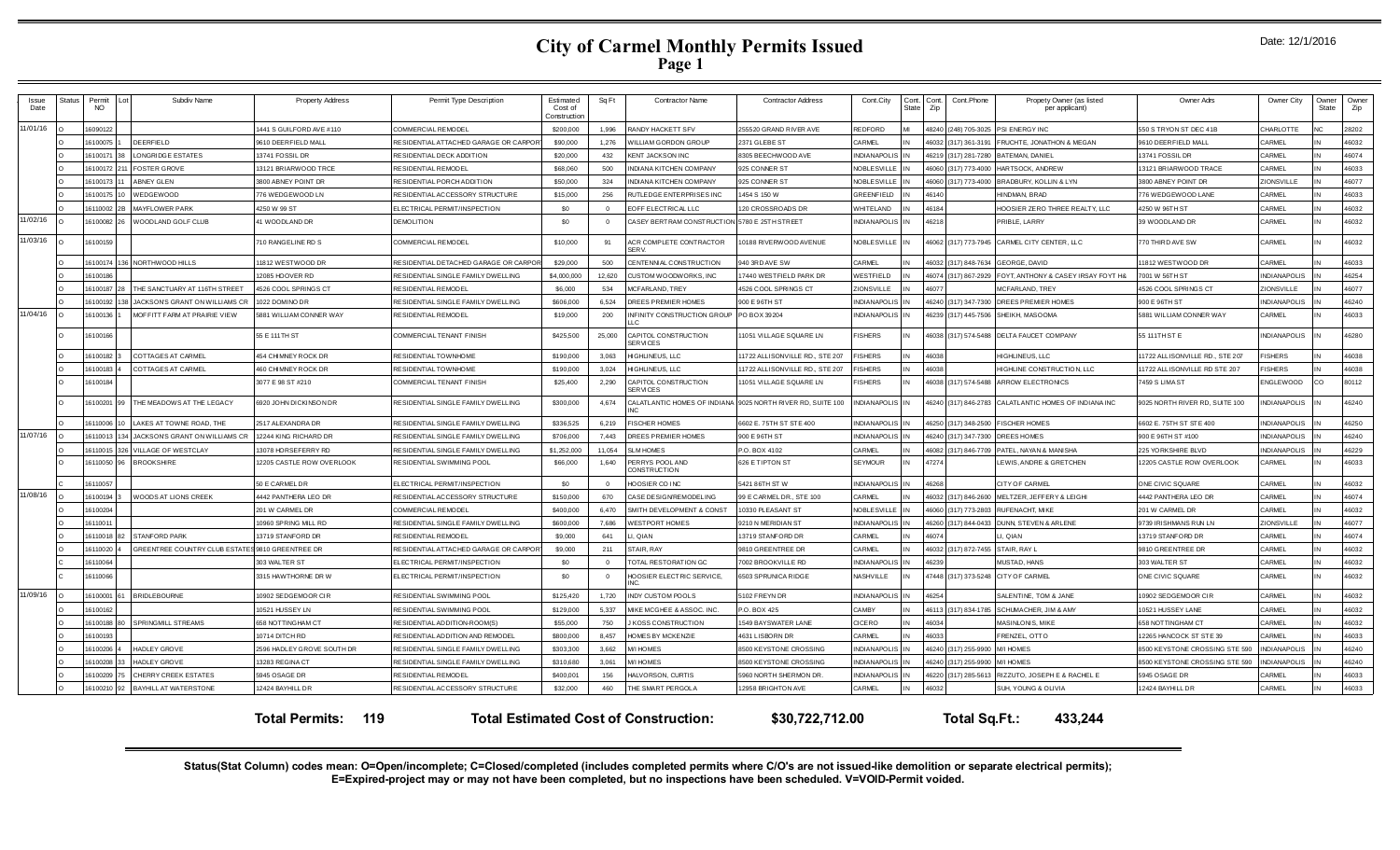| Date: 12/1/2016 |  |  |  |
|-----------------|--|--|--|
|-----------------|--|--|--|

| Issue<br>Date | status | Permit<br><b>NO</b> | Subdiv Name                      | <b>Property Address</b> | Permit Type Description               | Estimated<br>Cost of<br>Construction | Sq Ft          | <b>Contractor Name</b>                           | <b>Contractor Address</b>                                   | Cont.City                 | Cont.<br>Cont.<br>State<br>Zip | Cont.Phone                     | Propety Owner (as listed<br>per applicant)            | Owner Adrs                      | Owner City                | Owner<br>State | Owner<br>Zip |
|---------------|--------|---------------------|----------------------------------|-------------------------|---------------------------------------|--------------------------------------|----------------|--------------------------------------------------|-------------------------------------------------------------|---------------------------|--------------------------------|--------------------------------|-------------------------------------------------------|---------------------------------|---------------------------|----------------|--------------|
| 11/09/16      |        | 16110003            |                                  | WORK DONE IN CLIENTS    | MASSAGE THE RAPIST PERMIT             | \$0                                  | $\overline{0}$ | <b>JOHNSON, ERICA</b>                            | 11847 ESTY WAY                                              | CARMEL                    | 46033                          |                                | SELF OWNED BUSINESS                                   | WORK DONE IN CLIENTS HOMES      | CARMEL                    |                |              |
|               |        | 1611000             | <b>HADLEY GROVE</b>              | 3251 REGINA CT          | RESIDENTIAL SINGLE FAMILY DWELLING    | \$327,205                            | 4.867          | M/I HOMES                                        | <b>8500 KEYSTONE CROSSING</b>                               | <b>INDIANAPOLIS</b>       | 46240                          | (317) 255-9900 M/I HOMES       |                                                       | 3500 KEYSTONE CROSSING STE 590  | NDIANAPOLIS               |                | 46240        |
|               |        | 1611003             | <b>DEERFIELD</b>                 | DEERFIELD CIR           | RESIDENTIALACCESSORY STRUCTURE        | \$5,000                              | 240            | <b>HEARTLAND</b>                                 | 6511 SOUTH ST RD 67                                         | PENDLETON                 |                                |                                | 46064 (765) 221-1008 BROWNING, KIRBY                  | I DEERFIELD CIR                 | <b>ARMEL</b>              |                | 46032        |
|               |        | 16110047            | <b>BONBAR AT MONON LAKE</b>      | 059 SERENITY CT         | RESIDENTIAL SINGLE FAMILY DWELLING    | \$283,700                            | 4.220          | M/I HOMES                                        | <b>8500 KEYSTONE CROSSING</b>                               | <b>INDIANAPOLIS</b>       |                                | 46240 (317) 255-9900 M/I HOMES |                                                       | 3500 KEYSTONE CROSSING STE 590  | <b>NDIANAPOLIS</b>        |                | 46240        |
|               |        | 16110053            | CARMELWOOD                       | 125 SYLVAN LN           | <b>DEMOLITION</b>                     | \$0                                  | $\overline{0}$ | CASEY-BERTRAM CONSTRUCTION 5780 E 25TH ST<br>NC. |                                                             | INDIANAPOLIS II           |                                |                                | 46218 (317) 546-3366 ENRIGHT, SCOTT & LISA            | 125 SYLVAN LN                   | <b>ARMEL</b>              |                | 46032        |
| 11/10/16      |        | 16100039            | JACKSONS GRANT ON WILLIAMS CR    | 526 BRIDGEMONT LN       | RESIDENTIAL SINGLE FAMILY DWELLING    | \$520,000                            | 4.341          | OMES BY MCKENZIE                                 | 631 LISBORN DR                                              | CARMEL                    | 16033                          |                                | CARUSO, RALPH & BRENDA                                | 526 BRIDGEMONT LANE             | CARMEL                    |                | 46032        |
|               |        | 16110025            | <b>601 GRAND AND MAIN</b>        | 2902 GRAND BLVD         | RESIDENTIAL TOWNHOME                  | \$210,000                            | 2,915          |                                                  | CALATLANTIC HOMES OF INDIANA 9025 NORTH RIVER RD, SUITE 100 | INDIANAPOLIS IN           |                                |                                | 46240 (317) 846-2783 CALATLANTIC HOMES                | 9025 N RIVER RD                 | <b>NDIANAPOLIS</b>        |                | 46240        |
|               |        | 16110026            | 502 GRAND AND MAIN               | 2904 GRAND BLVD         | RESIDENTIAL TOWNHOME                  | \$210,000                            | 2,713          |                                                  | CALATLANTIC HOMES OF INDIANA 9025 NORTH RIVER RD, SUITE 100 | INDIANAPOLIS IN           |                                |                                | 46240 (317) 846-2783 CALATLANTIC HOMES OF INDIANA INC | 9025 NORTH RIVER RD, SUITE 100  | NDIANAPOLIS               |                | 46240        |
|               |        | 16110027            | 503 GRAND AND MAIN               | 2906 GRAND BLVD         | <b>RESIDENTIAL TOWNHOME</b>           | \$210,000                            | 2,710          |                                                  | CALATLANTIC HOMES OF INDIANA 9025 NORTH RIVER RD, SUITE 100 | NDIANAPOLIS IN            |                                |                                | 46240 (317) 846-2783 CALATLANTIC HOMES OF INDIANAINC  | 9025 NORTH RIVER RD, SUITE 100  | NDIANAPOLIS               |                | 46240        |
|               |        | 16110028            | 504 GRAND AND MAIN               | 2908 GRAND BLVD         | RESIDENTIAL TOWNHOME                  | \$210,000                            | 2,974          |                                                  | CALATLANTIC HOMES OF INDIANA 9025 NORTH RIVER RD, SUITE 100 | INDIANAPOLIS IN           |                                |                                | 46240 (317) 846-2783 CALATLANTIC HOMES OF INDIANA INC | 1025 NORTH RIVER RD. SUITE 100  | NDIANAPOLIS               |                | 46240        |
|               |        | 16110049            | <b>ASHMOOR</b>                   | 3050 MOORLAND LN        | RESIDENTIAL SINGLE FAMILY DWELLING    | \$300,000                            | 6,240          |                                                  | CALATLANTIC HOMES OF INDIANA 9025 NORTH RIVER RD. SUITE 100 | NDIANAPOLIS <sup>IN</sup> |                                |                                | 46240 (317) 846-2783 CALATLANTIC HOMES OF INDIANA INC | 1025 NORTH RIVER RD. SUITE 100  | NDIANAPOLIS               |                | 46240        |
| 11/14/16      |        | 16110016            | 2 WOODFIELD                      | 5306 CHARLES CT         | <b>RESIDENTIAL REMODEL</b>            | \$63,920                             | 361            | CASE DESIGNREMODELING                            | 99 E CARMEL DR., STE 100                                    | CARMEL                    |                                |                                | 46032 (317) 846-2600 MILLER, DAVID & SANDY            | 5306 CHARLES CT                 | ARMEL                     |                | 46033        |
|               |        | 1611001             |                                  | 1610 N COLLEGE AVE      | COMMERCIAL REMODEL                    | \$50,000                             | 32             | CHAMBERS, MATT                                   | 1610 N COLLEGE AVE                                          | CARMEL                    | \$032                          | (317) 805-1653 IMPA            |                                                       | 1610 N COLLEGE AVE              | ARMEL                     |                | 46032        |
|               |        | 16110045            | <b>BONBAR AT MONON LAKE</b>      | 10127 SOLACE LN         | RESIDENTIAL SINGLE FAMILY DWELLING    | \$320,185                            | 4,975          | <b>M/I HOMES</b>                                 | <b>8500 KEYSTONE CROSSING</b>                               | <b>INDIANAPOLIS</b> IN    |                                | 46240 (317) 255-9900 M/I HOMES |                                                       | 3500 KEYSTONE CROSSING STE 590  | <b>INDIANAPOLIS</b>       |                | 46240        |
|               |        | 1611005             | JACKSONS GRANT ON WILLIAMS CR    | 169 FRENZEL PKWY        | RESIDENTIAL SINGLE FAMILY DWELLING    | \$483,760                            | 6.418          | DAVID WEEKLEY HOMES                              | 9310 NORTH MERIDIAN STREET.                                 | INDIANAPOLIS IN           | 46260                          | (317) 669-860                  | JACKSONS GRANT REAL ESTATE, LLC                       | 3150 REPUBLIC BLVD N. STE 3     | OLEDO                     |                | 43615        |
| 11/15/16      |        | 16100199            |                                  | WORK DONE IN CLIENTS    | MASSAGE THERAPIST PERMIT              | \$0                                  | $\Omega$       | WILEY, DANYELL                                   | 5640 N RURAL ST                                             | <b>INDIANAPOLIS</b>       | 46220                          |                                | SELF OWNED BUSINESSS                                  | WORK DONE IN CLIENTS HOMES      | <b>CARMEL</b>             |                | 46032        |
|               |        | 16100202            |                                  | 212 RANGELINE RD S      | <b>DEMOLITION</b>                     | \$0                                  | $\overline{0}$ | MIDWEST CONSTRUCTORS                             | 600 KENTUCKY AVE                                            | <b>INDIANAPOLIS</b>       | 16225                          |                                | (317) 784-6400 CITY OF CARMEL REDEVELOPMENT COMMI     | 30 MAIN ST W STE 220            | CARMEL                    |                | 46032        |
|               |        | 16110019            | <b>WOOD PARK</b>                 | 54 S WOODVIEW DR        | RESIDENTIAL PORCH ADDITION            | \$9,000                              | 294            | <b>L HAHN RESIDENTIAL</b>                        | 2739 BARBANO CT                                             | CARMEL                    | 16032                          |                                | <b>IEFFERY, GARY &amp; KATHY</b>                      | 54 WOODVIEW SOUTH DR            | ARMEL                     |                | 46032        |
|               |        | 16110033            | 1 GRAND AND MAIN                 | 2882 GRAND BLVD         | RESIDENTIAL TOWNHOME                  | \$210,000                            | 2,921          | CALATLANTIC HOMES OF INDIANA                     | 9025 NORTH RIVER RD, SUITE 100                              | NDIANAPOLIS IN            |                                |                                | 46240 (317) 846-2783 CALATLANTIC HOMES OF INDIANA INC | 9025 NORTH RIVER RD, SUITE 100  | NDIANAPOLIS               |                | 46240        |
|               |        | 16110034            | 702 GRAND AND MAIN               | 12884 GRAND BLVD        | <b>RESIDENTIAL TOWNHOME</b>           | \$210,000                            | 2,710          |                                                  | CALATLANTIC HOMES OF INDIANA 9025 NORTH RIVER RD, SUITE 100 | NDIANAPOLIS IN            |                                |                                | 46240 (317) 846-2783 CALATLANTIC HOMES OF INDIANA INC | 9025 NORTH RIVER RD, SUITE 100  | NDIANAPOLIS               |                | 46240        |
|               |        | 16110035            | 703 GRAND AND MAIN               | 2886 GRAND BLVD         | RESIDENTIAL TOWNHOME                  | \$210,000                            | 2,710          |                                                  | CALATLANTIC HOMES OF INDIANA 9025 NORTH RIVER RD, SUITE 100 | INDIANAPOLIS <sup>I</sup> |                                |                                | 46240 (317) 846-2783 CALATLANTIC HOMES OF INDIANA INC | 9025 NORTH RIVER RD, SUITE 100  | NDIANAPOLIS               |                | 46240        |
|               |        | 16110036            | 04 GRAND AND MAIN                | 2888 GRAND BLVD         | RESIDENTIAL TOWNHOME                  | \$210,000                            | 2,974          |                                                  | CALATLANTIC HOMES OF INDIANA 9025 NORTH RIVER RD, SUITE 100 | <b>INDIANAPOLIS</b>       |                                |                                | 16240 (317) 846-2783 CALATLANTIC HOMES OF INDIANA INC | 9025 NORTH RIVER RD, SUITE 100  | NDIANAPOLIS               |                | 46240        |
|               |        | 1611003             | EAST 96TH STREET AUTO PARK       | 9745 RANDALL DR         | COMMERCIAL TENANT FINISH              | \$110,000                            | 2,045          | SYSTEMS BUILDERS, INC                            | 150 HARRISON PARK CT SUITE A                                | <b>INDIANAPOLIS</b>       |                                | 46216 (317) 546-8000           | HORIZON CPA PROPERTY GROUP, LLC                       | 9745 RANDALL DRIVE              | NDIANAPOLIS               |                | 46280        |
|               |        | 16110043            | JACKSONS GRANT ON WILLIAMS CR    | 544 BRIDGEMONT IN       | RESIDENTIAL SINGLE FAMILY DWELLING    | \$660,000                            | 5832           | <b><i>NEDGEWOOD BUILDING CO., LLC</i></b>        | 32 1ST ST NE                                                | CARMEL                    |                                |                                | 16032 (317) 669-6315 JACKSONS GRANT REAL ESTATE, LLC  | 150 REPUBLIC BLVD N. STE 3      | OL EDO                    |                | 43615        |
|               |        | 16110056            | <b>WOODLAND SPRINGS</b>          | 1316 LAKESHORE DR       | <b>RESIDENTIAL REMODEL</b>            | \$115,000                            | 3.009          | BROTHERS HOME SOLUTIONS                          | 1640 GRAHAM RD                                              | <b>FRANKLIN</b>           | 46131                          |                                | <b>TOBIN, GREG</b>                                    | 11316 W LAKESHORE W DR          | ARMEL                     |                | 46033        |
|               |        | 16110063            | PARK AT WESTON PLACE. THE        | 0755 INDEPENDENCE WAY   | RESIDENTIAL REMODEL                   | \$40,000                             | 800            | STEEVER, GEOFFREY                                | 0755 INDEPENDENCE WAY                                       | CARMEL                    | 46032                          |                                | STEEVER, GEOFFREY                                     | 0755 INDEPENDENCE WAY           | ARMEL                     |                | 46032        |
|               |        | 16110072            | <b>HEATHER KNOLL</b>             | 4334 HEATHER KNOLL PKWY | RESIDENTIAL PORCH ADDITION            | \$25,000                             | 220            | SUR ROUNDINGS BY<br>NATUREWORKS+                 | <b>421 S RANGELINE RD</b>                                   | CARMEL                    | 46032                          |                                | (317) 575-0482 DUCAT, WILLIAM & REBECCA               | 14334 HEATHER KNOLL PKWY        | <b>CARMEL</b>             |                | 46074        |
| 11/16/16      |        | 16090005            |                                  | 3420 N MERIDIAN ST #240 | <b>COMMERCIAL REMODEL</b>             | \$285,000                            | 4.300          | <b>REDERICKS INC</b>                             | 5448 SR 132                                                 | PENDLETON                 |                                |                                | 46064 (765) 778-7588 DUKE CONSTRUCTION                | 600 E 96TH ST #100              | NDIANAPOLIS               |                | 46240        |
|               |        | 1610009             |                                  | 1721 W 116 ST           | RESIDENTIAL SWIMMING POOL             | \$1,000,000                          | 11,485         | OUTDOOR ENVIRONMENTS<br><b>GROUP LLC</b>         | 5102 FREYN DR                                               | <b>INDIANAPOLIS</b>       | 46254                          | (317) 292-9776 IRSAY, JAMES    |                                                       | 1721 W 116TH ST                 | CARMEL                    |                | 46032        |
|               |        | 16100141            |                                  | 1855 N MERIDIAN ST      | <b>COMMERCIAL REMODEL</b>             | \$896,773                            | 57.666         | RELIANCE CONSTRUCTION                            | 234 NE 5TH AVE                                              | <b>DELRAY BEACH</b>       | 33483                          |                                | (561) 613-5423 SSH IN M PROPERTY LLC                  | 1855 N MERIDIAN ST              | <b>CARMEL</b>             |                | 46032        |
|               |        | 16100149            |                                  | 2907 E 136 ST           | COMMERCIAL DECK ADDITION              | \$50,000                             | 800            | KELLY METAL PRODUCTS, INC                        | 1415 E PUGHDR                                               | TERRE HAUTE               | 7802                           | (812) 232-1221                 | <b>GIBAULT CARE INC</b>                               | 6401 SOUTH HWY 41               | <b><i>FERRE HAUTE</i></b> |                | 47802        |
|               |        | 16110052            | 18 JACKSONS GRANT ON WILLIAMS CR | 163 FRENZEL PKWY        | RESIDENTIAL SINGLE FAMILY DWELLING    | \$502,080                            | 5,853          | DAVID WEEKLEY HOMES                              | 310 NORTH MERIDIAN STREET.                                  | <b>INDIANAPOLIS</b>       | 16260                          | (317) 669-860                  | DAVID WEEKLEY HOMES                                   | 9310 NORTH MERIDIAN STREET, STE | <b>INDIANAPOLIS</b>       |                | 46260        |
|               |        | 16110087            | <b>CROOKED STICK ESTATES</b>     | 0757 TORREY PINES CIR   | RESIDENTIAL ATTACHED GARAGE OR CARPOI | \$72,000                             | 576            | EUROPEAN INFLUENCE, LLC                          | 5801 FOREST LANE                                            | <b>INDIANAPOLIS</b>       | 6220                           |                                | (317) 418-1712 LACKEY, JEFF                           | 10757 TORREY PINES CIRCLE       | ARMEL                     |                | 46032        |
|               |        | 16110088            | <b>BRENTWOOD</b>                 | 3599 BRENTWOOD LN       | RESIDENTIALACCESSORY STRUCTURE        | \$22,000                             | 216            | BRENT WOOD CUSTOM HOMES                          | 1027 PRINCETON GATE                                         | CARMEL                    | 6032                           | 317) 575-9178                  | YOUKILIS, BOB & TINA                                  | 13599 BRENTWOOD LANE            | <b>ARMEL</b>              |                | 46033        |
|               |        | 16110090            | VILLAGE OF WESTCLAY              | 705 BEAUFAIN ST         | RESIDENTIAL SINGLE FAMILY DWELLING    | \$1,700,000                          | 11,577         | WEDGEWOOD BUILDING CO., L                        | 32 1ST ST NE                                                | CARMEL                    | 6032                           |                                | 317) 669-6315 WEDGEWOOD BUILDING CO., LLC             | 32 1ST ST NE                    | CARMEL                    |                | 46032        |
|               |        | 1611009             | P DIXIE HIGHWAY ADDITION         | 0664 BROADWAY AVE       | ELECTRICAL PERMIT/INSPECTION          | \$0                                  | $\Omega$       | NDY CONNECTION ELECTRIC                          | 4625 W 86TH ST #800                                         | <b>INDIANAPOLIS</b>       | 16268                          | (317) 646-5079                 | TERHUNE, DARLA                                        | 10664 BROADWAY AVE              | <b>NDIANAPOLIS</b>        |                | 46280        |
|               |        | 16110099            | -A C W WIEDLER'S                 | 670 NE SECOND AVE       | <b>DEMOLITION</b>                     | \$0                                  | $\Omega$       | ELEVATION EXCAVATION INC                         | 1132 RANGE LINE RD S                                        | CARMEL                    | 6032                           |                                | (317) 816-3149 HENDERSON, JOE & LISA                  | 1813 MILFORD ST                 | <b>ARMEL</b>              |                | 46032        |
|               |        |                     |                                  |                         |                                       |                                      |                |                                                  |                                                             |                           |                                |                                |                                                       |                                 |                           |                |              |

**Total Permits: 119 Total Estimated Cost of Construction: \$30,722,712.00 Total Sq.Ft.: 433,244**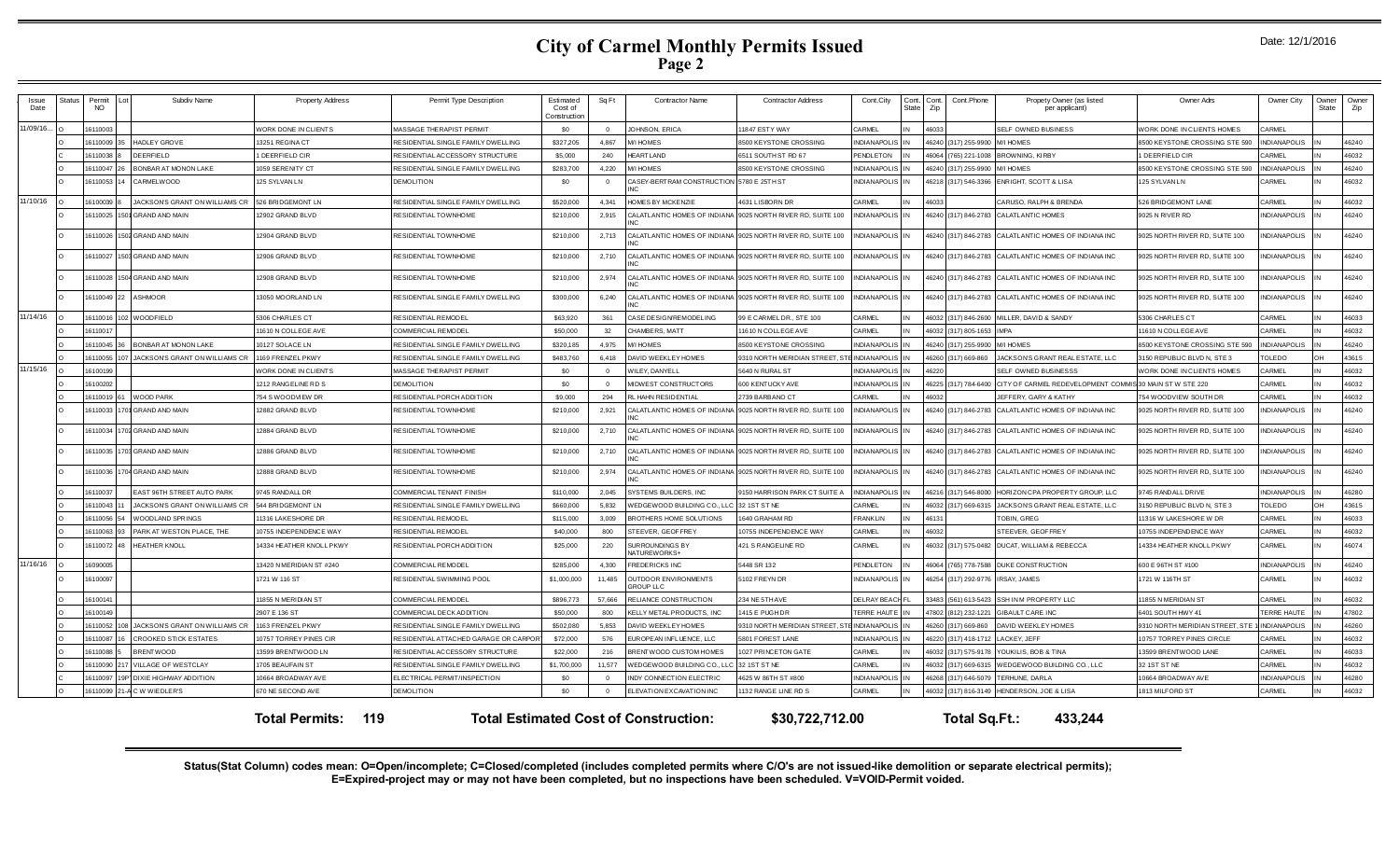| Date: 12/1/2016 |  |  |  |
|-----------------|--|--|--|
|-----------------|--|--|--|

| Issue<br>Date | <b>Status</b> | Permit<br>NO | Subdiv Name                        | <b>Property Address</b>      | Permit Type Description            | Estimated<br>Cost of<br>Construction | Sq Ft          | <b>Contractor Name</b>                  | <b>Contractor Address</b>                                   | Cont.City             | Cont.<br>State | Cont.<br>Cont.Phone<br>Zip | Propety Owner (as listed<br>per applicant)            | Owner Adrs                     | Owner City          | Owner<br>State | Owner<br>Zip |
|---------------|---------------|--------------|------------------------------------|------------------------------|------------------------------------|--------------------------------------|----------------|-----------------------------------------|-------------------------------------------------------------|-----------------------|----------------|----------------------------|-------------------------------------------------------|--------------------------------|---------------------|----------------|--------------|
| 11/17/16      |               | 16110071     |                                    | 4550 CLAY TERRACE BLVD. #155 | COMMERCIAL TENANT FINISH           | \$120,000                            | 1,209          | FUNKHOUSER, DENNIS                      | 636 NORFOLK CT                                              | <b>NDIANAPOLI</b>     |                | 16224<br>(317) 281-825     | <b>CLAY TERRACE PARTNERS</b>                          | 180 E BROAD ST #20             | <b>COLUMBUS</b>     | NΗ             | 43215        |
|               |               | 16110076     | VILLAGE OF WESTCLAY                | 3135 FROGMORE ST             | RESIDENTIAL SINGLE FAMILY DWELLING | \$522,000                            | 6.734          | PULTE HOMES OF INDIANA                  | 1590 N MERIDIAN ST #530                                     | <b>ARMEL</b>          |                | 16032<br>(317) 575-2350    | PULTE HOMES                                           | 11590 N. MERIDIAN ST #530      | CARMEL              |                | 46032        |
| 11/18/16      |               | 16110092     | JACKSONS GRANT ON WILLIAMS CR      | 530 STABLESIDE LN            | RESIDENTIAL SINGLE FAMILY DWELLING | \$426,737                            | 5,190          | OLD TOWN DESIGN                         | 1132 S RANGELINE RD STE 200                                 | <b>ARMEL</b>          |                | 46032<br>(317) 626-848     | FRITZ, DANIEL                                         | 530 SSTABLESIDE LANE           | CARMEL              |                | 46032        |
|               |               | 16110098     | ORCHARD PARK                       | 1525 E 106 ST                | <b>DEMOLITION</b>                  | \$0                                  | $\overline{0}$ | INVESTORS CAPITAL, LLC                  | 1525 E 106TH ST                                             | NDIANAPOLIS           |                | 16280                      | <b>INVESTORS CAPITAL, LLC</b>                         | 1525 E 106TH ST                | <b>INDIANAPOLIS</b> |                | 46280        |
|               |               | 1611013      |                                    | 808 W MAIN ST                | ELECTRICAL PERMIT/INSPECTION       | \$0                                  | $\Omega$       | ANDER SON, JOHN                         | 1892 LONG LAKE DR                                           | GREENWOOD             |                | 46143 (317) 690-979        | SHOTZIE LLC                                           | 6910 N SHADELAND AVE STE 200   | <b>INDIANAPOLIS</b> |                | 46220        |
| 11/21/16      |               | 16100013     | KINGS MILL                         | 10679 KINGS MILL DR          | RESIDENTIAL REMODEL                | \$300,000                            | 5.416          | FENTRESS BUILDERS. INC                  | 6006 E 38TH ST                                              | NDIANAPOLIS           |                | 16226<br>(317) 541-360     | LEXANDER, REX & BARB                                  | 10679 KINGS MILL DR            | CARMEL              |                | 46032        |
|               |               | 16110079     | WESTMONT                           | 4055 FINNHORSE DR            | RESIDENTIAL SINGLE FAMILY DWELLING | \$355.421                            | 5,360          | M/I HOMES                               | <b>8500 KEYSTONE CROSSING</b>                               | NDIANAPOLIS           |                | 16240<br>(317) 255-990     | M/I HOMES OF INDIANA L.P.                             | 3500 KEYSTONE CROSSING #190    | <b>NDIANAPOLIS</b>  |                | 16240        |
|               |               | 16110082     | VILLAGE AT WESTON PLACE, THE       | 3860 CORNWALLIS LN           | RESIDENTIAL PORCH ADDITION         | \$38,000                             | 240            | SURBERS INCORPORATION                   | 2323 RAIBLE AVE                                             | <b>NDERSON</b>        |                | 16011                      | SMITH, WILLIAM                                        | 3860 CORNWALLIS LN             | CARMEL              |                | 46032        |
|               |               | 16110102     | SPRINGMILL STREAMS                 | 12935 BRIGHTON AVE           | RESIDENTIAL REMODEL                | \$105,000                            | 288            | CUSTOM LIVING INC                       | 5335 WINTHROP AVE                                           | <b>NDIANAPOLIS</b>    |                | 46220 (317) 626-739        | SCANNELL, AMBER                                       | 12935 BRIGHTON AVE             | CARMEL              |                | 46032        |
|               |               | 16110105     |                                    | 141 E MAIN ST                | TEMPORARY USE OUTDOOR SALES        | \$0                                  | $\overline{0}$ | WOODWARD, CHRISTINE                     | 13862 KICKAPOO                                              | CARMEL                |                | 46033                      | CARMEL LIONS CLUB                                     | 141 MAIN ST E                  | CARMEL              |                | 46032        |
|               |               | 16110136     | 173 FOSTER GROVE                   | 13278 ARDEN CT               | RESIDENTIAL REMODEL                | \$26,280                             | 423            | SOLAR ENERGY SOLUTIONS                  | 1038 BRENTWOOD CT SUITE B                                   | <b>EXINGTON</b>       |                | 40511<br>(859) 312-7456    | LENTZ, JOHN & JENNIFER                                | 13278 ARDEN CT                 | CARMEL              |                | 46033        |
| 11/22/16      |               | 16110077     |                                    | 14598 OAK RIDGE RD           | INSTITUTIONAL REMODEL              | \$20,000                             | 150            | OLIVEWOOD CONSTRUCTION, II              | 14525 WH SPER WIND DR                                       | CARMEL                |                | 46032<br>(317) 456-607     | ROMAN CATHOLIC DIOCESE OF LAFA                        | PO BOX 260                     | LAFAYETTE           |                | 47902        |
|               |               | 16110081     | <b>GUILFORD PARK</b>               | 1547 SENIF LN                | RESIDENTIAL DECK ADDITION          | \$17,465                             | 480            | DECKS BY DESIGN                         | 1763 IGNEOUS DR                                             | <b>ISHERS</b>         |                | 86038                      | (317) 770-6062 DYAS, GREGORY & MICHELLE               | 11547 SENIE LN                 | CARMEL              |                | 46032        |
|               |               | 16110113     |                                    | 313 E CARMEL DR              | TEMPORARY USE SPECIAL EVENT        | \$0                                  | $\Omega$       | A CLASSIC RENTAL                        | 1333 E 86TH ST                                              | <b>NDIANAPOLIS</b>    |                | 46240<br>(317) 253-0586    | V & J LAND HOLDINGS LLC                               | 313 CARMEL DR E                | CARMEL              |                | 46032        |
|               |               | 16110134     | TOWNE OAK ESTATES AT CARMEL        | 2236 STEFFEE DR              | RESIDENTIAL SINGLE FAMILY DWELLING | \$1,125,000                          | 10.380         | <b>SLM HOMES</b>                        | P.O. BOX 4102                                               | CARMEL                |                | 46082 (317) 846-7709       | <b>SLM HOMES</b>                                      | P.O. BOX 4102                  | CARMEL              |                | 46082        |
| 11/23/16      |               | 16100190     | JACKSONS GRANT ON WILLIAMS CR      | 12260 KING RICHARD DR        | RESIDENTIAL SINGLE FAMILY DWELLING | \$809,000                            | 8.465          | DREES HOMES                             | 900 E 96TH ST                                               | <b>NDIANAPOLI</b>     |                | 46270                      | DREES HOMES                                           | 900 E 96TH ST #100             | <b>INDIANAPOLIS</b> |                | 46240        |
|               |               | 16110007     | <b>28PT LITTLE FARMS</b>           | 1217 E 105 ST                | RESIDENTIALACCESSORY STRUCTURE     | \$18,000                             | 259            | <b>GRNE SOLUTIONS</b>                   | 1612 E CANTEBURY DR                                         | <b>ARLINGTON H</b>    |                | 60004                      | YEGERLEHNER, JEFFREY A                                | 1215 105TH ST E                | <b>INDIANAPOLIS</b> |                | 46280        |
|               |               | 16110110     | THE PRESERVE AT BEAR CREEK         | <b>4428 EVERGREEN TRAIL</b>  | RESIDENTIAL SINGLE FAMILY DWELLING | \$438,000                            | 7.119          | PULTE HOMES OF INDIANA                  | 1590 N MERIDIAN ST #530                                     | <b>ARMEL</b>          |                | 16032<br>(317) 575-235     | PULTE HOMES                                           | 11590 MERIDIAN ST N #530       | CARMEL              |                | 46032        |
|               |               | 16110130     | <b>ASHMOOR</b>                     | 3526 MOORLAND LN             | RESIDENTIAL SINGLE FAMILY DWELLING | \$300,000                            | 6,669          | NC.                                     | CALATLANTIC HOMES OF INDIANA 9025 NORTH RIVER RD, SUITE 100 | NDIANAPOLIS           |                | 46240 (317) 846-2783       | CALATLANTIC HOMES                                     | 9025 N RIVER RD                | <b>NDIANAPOLIS</b>  |                | 46240        |
|               |               | 16110140     | HAYDEN RUN                         | 2951 REEDY CT                | <b>RESIDENTIAL REMODEL</b>         | \$30,000                             | 1,200          | FAIRMAN, JENELL                         | 2951 REDDY CT                                               | CARMEL                |                | 16032                      | AIRMAN, ROBERT HIII & JENELLA                         | 12951 REEDY CT                 | CARMEL              |                | 46032        |
|               |               | 16110141     | 222 HARROWGATE                     | <b>9 LANSDOWNE LN</b>        | RESIDENTIAL PORCH ADDITION         | \$3,000                              | 264            | STEWART, ALLEN & ELIZABETH              | <b>9 LANSDOWNE LN</b>                                       | CARMEL                |                | 46033                      | STEWART, ALLEN & ELIZABETH                            | 9 LANSDOWNE LN                 | CARMEL              |                | 46033        |
|               |               | 16110156     |                                    | TALL TIMBER RUN & RIVER AVE  | ELECTRICAL PERMIT/INSPECTION       | \$0                                  | $\Omega$       | TELECOM PLACEMENT. INC                  | 478 N 1100 E                                                | <b>IONSVILLE</b>      |                | 46077 (317) 769-4777       | CHARTER COMMUNICATIONS                                | 3030 ROOSEVELT AVE             | <b>INDIANAPOLIS</b> |                | 46218        |
| 11/28/16      |               | 16110107     | ALBANY PLACE                       | 3580 ORMOND AVE              | RESIDENTIAL SINGLE FAMILY DWELLING | \$608,000                            | 7.539          | DREES PREMIER HOMES                     | 900 E 96TH ST                                               | <b>NDIANAPOLIS</b>    |                | 46240 (317) 347-7300       | DREES HOMES                                           | 900 E 96TH ST                  | <b>INDIANAPOLIS</b> |                | 46240        |
|               |               | 1611011      | BONBAR AT MONON LAKE               | 1083 SERENITY CT             | RESIDENTIAL SINGLE FAMILY DWELLING | \$516,000                            | 4,962          | M/I HOMES                               | <b>8500 KEYSTONE CROSSING</b>                               | NDIANAPOLIS           |                | 46240<br>(317) 255-990     | <b>I/I HOMES</b>                                      | 8500 KEYSTONE CROSSING STE 590 | <b>INDIANAPOLIS</b> |                | 46240        |
|               |               | 16110161     | <b><i>NILSON VILLAGE CONDO</i></b> | 2 DRUID HILL CT              | ELECTRICAL PERMIT/INSPECTION       | \$0                                  | $\Omega$       | TAYLOR ELECTRICAL                       | 329 W PENN ST                                               | HELBYVILLE            |                | 16176<br>(317) 690-213     | <b>KIRKPATRICK MANAGEMENT</b>                         | 5702 KIRKPATRICK WAY           | <b>NDIANAPOLIS</b>  |                | 46221        |
| 11/29/16      |               | 16110084     | SUNRISE ON THE MONON               | 1492 DAYLIGHT DR             | RESIDENTIAL SINGLE FAMILY DWELLING | \$490,000                            | 5,265          | OLD TOWN DESIGN                         | 132 S RANGELINE RD STE 200                                  | ARMEL                 |                | 16032<br>(317) 626-8486    | MONTALVO, SAHAR                                       | 1990 STANHOPE ST               | CARMEL              |                | 46032        |
|               |               | 16110101     | ASHMOOR                            | 3472 YANCEY PL               | RESIDENTIAL SINGLE FAMILY DWELLING | \$250,000                            | 6,242          |                                         | CALATLANTIC HOMES OF INDIANA 9025 NORTH RIVER RD, SUITE 100 | NDIANAPOLIS           |                | 16240<br>(317) 846-2783    | <b>CALATLANTIC HOMES</b>                              | 9025 N RIVER RD                | INDIANAPOLIS        |                | 46240        |
|               |               | 16110122     | 1601 GRAND AND MAIN                | 12890 GRAND BLVD             | RESIDENTIAL TOWNHOME               | \$120,000                            | 2,934          | <b>NIC</b>                              | CALATLANTIC HOMES OF INDIANA 9025 NORTH RIVER RD, SUITE 100 | NDIANAPOLIS IN        |                |                            | 46240 (317) 846-2783 CALATLANTIC HOMES OF INDIANA INC | 9025 NORTH RIVER RD, SUITE 100 | NDIANAPOLIS         |                | 46240        |
|               |               | 16110123     | 1602 GRAND AND MAIN                | 2892 GRAND BLVD              | RESIDENTIAL TOWNHOME               | \$120,000                            | 2,726          |                                         | CALATLANTIC HOMES OF INDIANA 9025 NORTH RIVER RD, SUITE 100 | <b>NDIANAPOLIS IN</b> |                |                            | 46240 (317) 846-2783 CALATLANTIC HOMES OF INDIANAINC  | 9025 NORTH RIVER RD, SUITE 100 | NDIANAPOLIS         |                | 46240        |
|               |               | 16110124     | 1603 GRAND AND MAIN                | 2894 GRAND BLVD              | RESIDENTIAL TOWNHOME               | \$120,000                            | 2,942          |                                         | CALATLANTIC HOMES OF INDIANA 9025 NORTH RIVER RD, SUITE 100 | NDIANAPOLIS IN        |                |                            | 46240 (317) 846-2783 CALATLANTIC HOMES OF INDIANA INC | 9025 NORTH RIVER RD, SUITE 100 | NDIANAPOLIS         |                | 46240        |
|               |               | 16110126     | 1604 GRAND AND MAIN                | 2896 GRAND BLVD              | RESIDENTIAL TOWNHOME               | \$120,000                            | 2,834          |                                         | CALATLANTIC HOMES OF INDIANA 9025 NORTH RIVER RD, SUITE 100 | NDIANAPOLIS IN        |                |                            | 46240 (317) 846-2783 CALATLANTIC HOMES OF INDIANA INC | 9025 NORTH RIVER RD, SUITE 100 | NDIANAPOLIS         |                | 46240        |
|               |               | 16110127     | 1605 GRAND AND MAIN                | 2898 GRAND BLVD              | RESIDENTIAL TOWNHOME               | \$120,000                            | 2,726          |                                         | CALATLANTIC HOMES OF INDIANA 9025 NORTH RIVER RD, SUITE 100 | <b>NDIANAPOLIS</b> IN |                |                            | 46240 (317) 846-2783 CALATLANTIC HOMES OF INDIANA INC | 9025 NORTH RIVER RD, SUITE 100 | NDIANAPOLIS         |                | 46240        |
|               |               | 16110128     | 606 GRAND AND MAIN                 | 2900 GRAND BLVD              | RESIDENTIAL TOWNHOME               | \$120,000                            | 2,990          |                                         | CALATLANTIC HOMES OF INDIANA 9025 NORTH RIVER RD, SUITE 100 | NDIANAPOLIS IN        |                |                            | 46240 (317) 846-2783 CALATLANTIC HOMES OF INDIANAINC  | 9025 NORTH RIVER RD, SUITE 100 | NDIANAPOLIS         |                | 46240        |
|               |               | 16110132     | <b>GLEN OAKS</b>                   | 3262 W LETTS LN              | RESIDENTIAL SINGLE FAMILY DWELLING | \$750,000                            | 7.114          | <b>GOLLNER HOMES</b>                    | 20102 JAMES RD                                              | <b>VOBLE SVILLE</b>   |                | 46062<br>(317) 773-9343    | KONOW, CHRIS & JODY                                   | 1704 SWEEPING RIDGE            | <b>IONSVILLE</b>    |                | 16077        |
|               |               | 16110139     | <b>ASHMOOR</b>                     | 3465 YANCEY PL               | RESIDENTIAL SINGLE FAMILY DWELLING | \$300,000                            | 7,233          |                                         | CALATLANTIC HOMES OF INDIANA 9025 NORTH RIVER RD, SUITE 100 | <b>INDIANAPOLIS</b>   |                |                            | 46240 (317) 846-2783 CALATLANTIC HOMES OF INDIANAINC  | 9025 NORTH RIVER RD, SUITE 100 | INDIANAPOLIS        |                | 46240        |
|               |               | 16110170     | <b>JORDAN WOODS</b>                | 0817 TIMBER LN               | ELECTRICAL PERMIT/INSPECTION       | \$0                                  | $\Omega$       | RINKER, MIKE                            | 1533 E 650 N                                                | LEXANDRIA             |                | 46001                      | <b>IZ MICHAEL</b>                                     | 138 EDGEMERE RD                | NDIANAPOLIS         |                | 46260        |
| 11/30/16      |               | 16110065     | HORNHURST ADDITION                 | 7 THORNHURST DR              | RESIDENTIAL ADDITION-ROOM(S        | \$25,000                             | 648            | LAPLANTE, ED                            | 7 THORNHURST DR                                             | <b>ARMEL</b>          |                | 16032                      | APLANTE, ED                                           | 17 THORNHURST DR               | <b>CARMEL</b>       |                | 46032        |
|               |               | 16110094     | PARKWOOD CROSSING                  | 310 96TH ST E - 1ST FLOOR    | COMMERCIAL TENANT FINISH           | \$85,000                             | 11,000         | CAPITOL CONSTRUCTION<br><b>SERVICES</b> | 11051 VILLAGE SQUARE LN                                     | <b>ISHERS</b>         |                |                            | 46038 (317) 574-5488 LIBERTY PARKWOOD CROSSING LLC    | P.O. BOX 40509                 | <b>INDIANAPOLIS</b> |                | 46240        |

**Total Permits: 119 Total Estimated Cost of Construction: \$30,722,712.00 Total Sq.Ft.: 433,244**